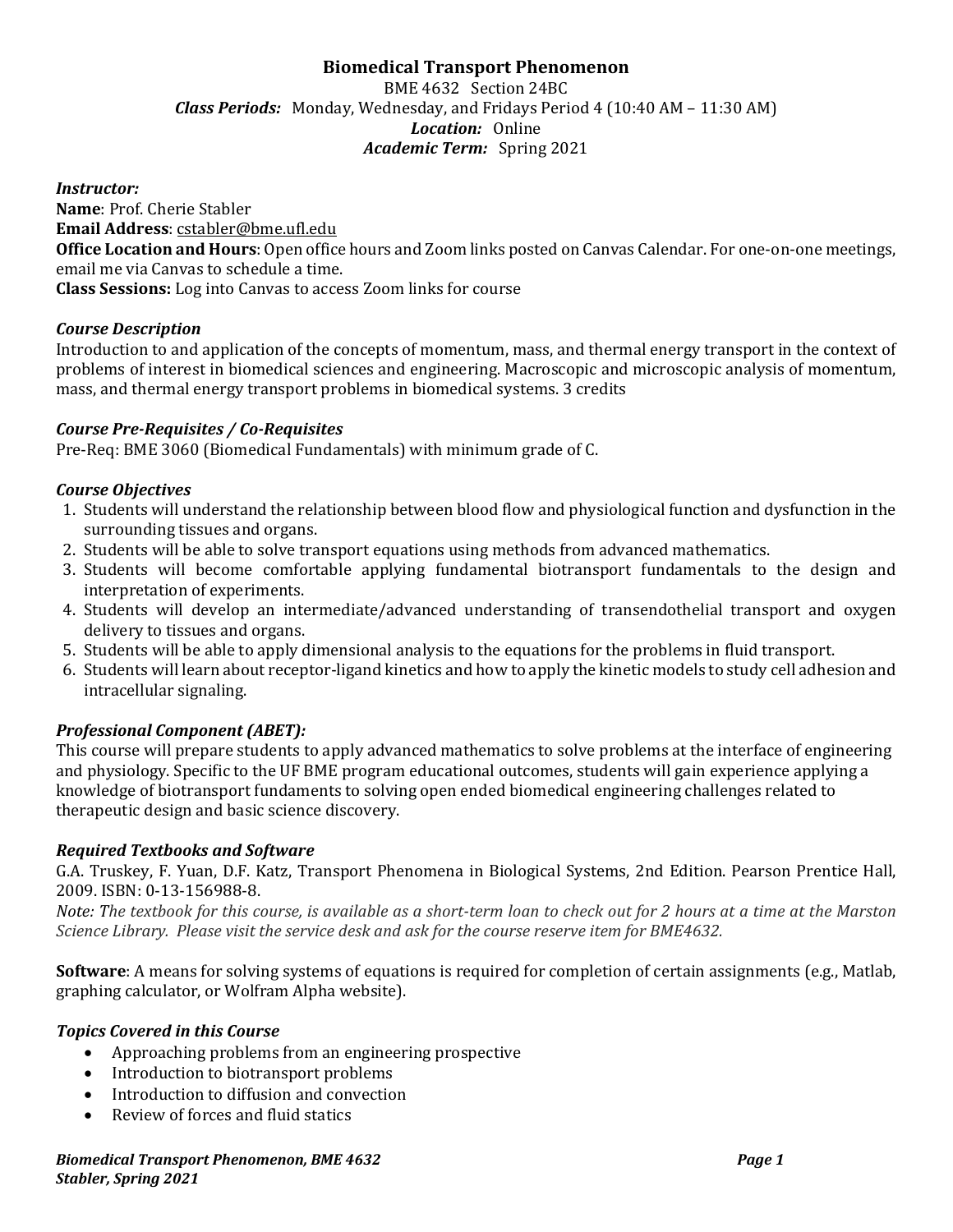- Newtonian fluids and shear/stain relationships
- Fluid transport: kinematics, conservation equations
- Fluidic applications: parallel-plate, rectangular and cylindrical channels
- Differential forms of the conservation of mass and momentum: Navier Stokes
- Integral forms of the conservation of mass and momentum
- Blood rheology
- Physiological and pathological blood flow and the cardiovascular system
- Dimensional analysis and scaling
- Mass transport: steady diffusion and boundary conditions
- Steady state diffusion from variable geometries
- Unsteady diffusion
- Transport in porous media
- Special Topics: Transvascular transport; Pharmokinetics; Drug delivery

## *Relation to Program Outcomes (ABET):*

The following ABET learning outcomes are emphasized in this course.

| <b>ABET Outcome</b>                                                                                      | Coverage* |            |
|----------------------------------------------------------------------------------------------------------|-----------|------------|
| 1. an ability to identify, formulate, and solve complex engineering problems by applying principles of   | High      | Emphasized |
| engineering, science, and mathematics                                                                    |           |            |
| 2. an ability to apply engineering design to produce solutions that meet specified needs with            |           |            |
| consideration of public health, safety, and welfare, as well as global, cultural, social, environmental, |           |            |
| and economic factors                                                                                     |           |            |
| 3. an ability to communicate effectively with a range of audiences                                       |           |            |
| 4. an ability to recognize ethical and professional responsibilities in engineering situations and make  |           |            |
| informed judgments, which must consider the impact of engineering solutions in global, economic,         |           |            |
| environmental, and societal contexts                                                                     |           |            |
| 5. an ability to function effectively on a team whose members together provide leadership, create a      |           |            |
| collaborative and inclusive environment, establish goals, plan tasks, and meet objectives                |           |            |
| 6. an ability to develop and conduct appropriate experimentation, analyze and interpret data, and        | Medium    | Reinforced |
| use engineering judgment to draw conclusions                                                             |           |            |
| 7. an ability to acquire and apply new knowledge as needed, using appropriate learning strategies        | Low       | Reinforced |

*Course Schedule:* Canvas will be used to post the course schedule and quiz/exam dates. The schedule is tentative and subject to change based on course progress and student needs.

### *Meeting Course Objectives:*

The course objectives will be achieved through: lectures, participation, handouts, website, assignments, and exams/quizzes.

Lectures: The lectures will reinforce important concepts or areas of information, outline derivations, and provide support for completion of homework assignments. Lectures will be supported by the primary textbook for the class, but other topics will be covered at the discretion of the instructor. Attendance is critical for success in this course.

Participation: You are highly encouraged to ask questions and participate in course problem derivations during class. In-class assignments, discussions, and questions will be offered to enrich learning and for in-class assignment credits or bonus points.

Website: Canvas (elearning.ufl.edu) will be used extensively to post relevant information on the course, including all assignments. All students are fully responsible for ensuring that they have access to the course website on Canvas and that they check this website or set up reminders to ensure they are fully aware of all postings. Failure to check this website will not be a valid excuse for not completing assignments. Grades will also be posted using Canvas as the course progresses.

Assignments: Given that a large amount of this class covers mathematics and engineering principles, in-class and homework assignments will be a critical component to this course. In-class assignments are used to reinforce covered material (lectures or from the book). For homework, you will generally be given 1 week to complete assignments. Independent completion of the homework is critical to success in this course. Homework assignments are due by the time indicated to be considered on time. As an online course, it is critical that you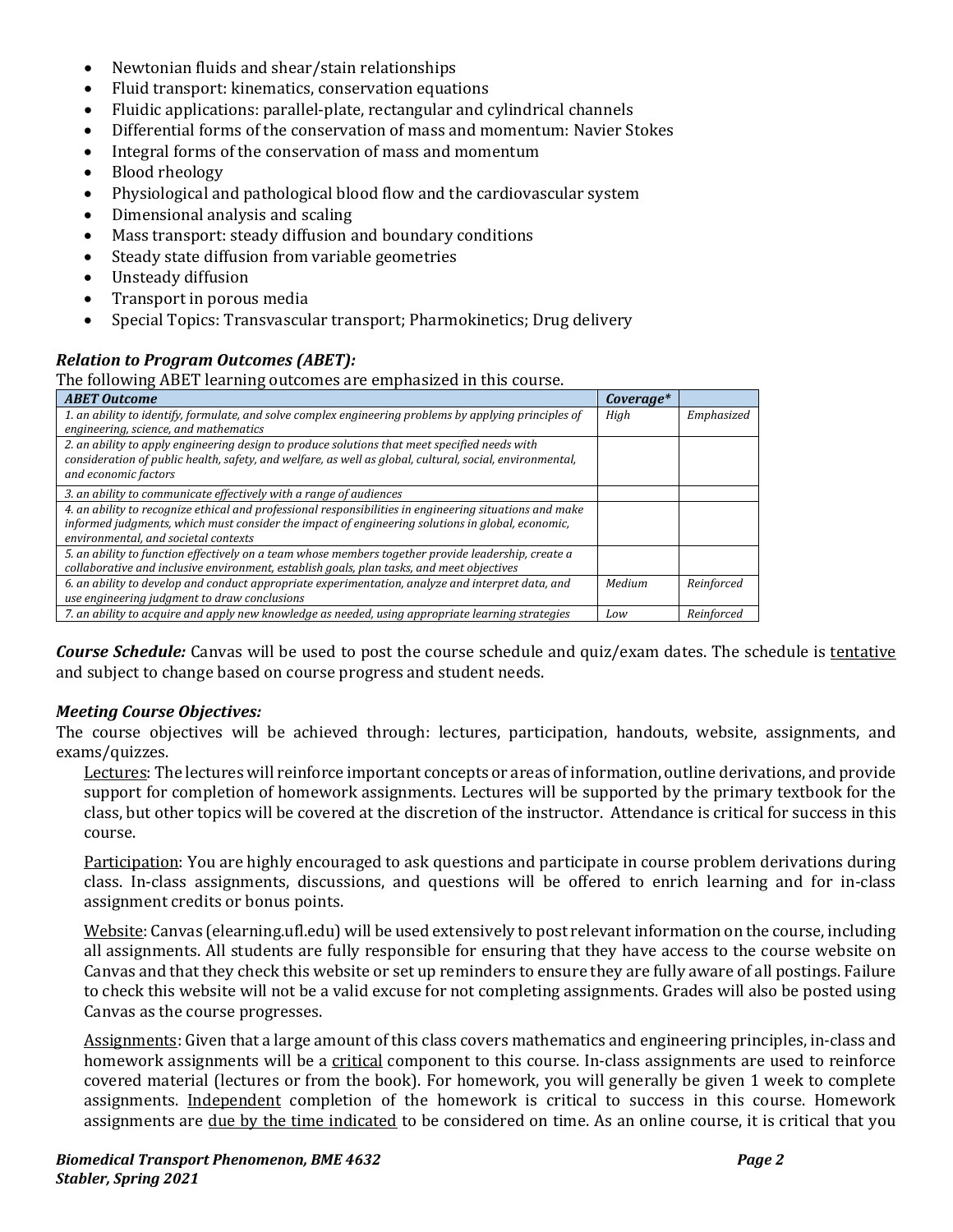have a means to electronically submit your homework in a manner that is clearly legible. For electronic submissions, I will only accept a single PDF file containing clearly legible pages in correct sequence of the assigned work (problems in order) submitted via Canvas. Submissions that do not meet these requirements will not be graded and counted as 0 pts.

**Late homework** will be accepted up to 24 hrs after the deadline, but with a 15 pt penalty. Homework after this time frame will not be accepted for any excuse except a documented university approved absence. Note that homework is a considerable percentage of your grade, so make the completion of this a priority.

Exams/Quizzes: The format for examinations and the quiz may fluctuate as the course progresses, with variation in format and credit distribution (e.g. take home work, presentations, and in-class discussions).

## *Online Course Recording*

Our class sessions may be audio visually recorded for students in the class to refer back and for enrolled students who are unable to attend live. Students who participate with their camera engaged or utilize a profile image are agreeing to have their video or image recorded. If you are unwilling to consent to have your profile or video image recorded, be sure to keep your camera off and do not use a profile image. Likewise, students who un-mute during class and participate orally are agreeing to have their voices recorded. If you are not willing to consent to have your voice recorded during class, you will need to keep your mute button activated and communicate exclusively using the "chat" feature, which allows students to type questions and comments live. The chat will not be recorded or shared. As in all courses, unauthorized recording and unauthorized sharing of recorded materials is prohibited.

## *Attendance Policy, Class Expectations, Make-Up Policy, and Assistance*

Attendance: Attendance is not monitored, but is essential for success in this course. It is your responsibility to keep up to date on the materials/assignments when you have missed class. Please notify me in advance if you will be missing (or have missed) more than 2 consecutive classes, as I am here to help if you experience illness or an event that makes it challenging to keep up with course material.

Communication: Class announcements will be posted to Canvas and all students are responsible for ensuring awareness of these postings. Failure to review the course website is not an excuse for missing assignments, class time changes, etc. All students are expected to communicate in a professional manner. Contact me via Canvas only, as this ensures a prompt reply (I have an email filter that flags the emails differently so they stand out from the hundreds of emails I receive each day  $\circledcirc$ ).

Conduct: All students are expected to conduct themselves in a professional manner when participating in this course. A student participating in conduct that is not supportive of the educational experience will be requested to terminate this activity or leave the classroom. Discussions should be conducted in a respectful and courteous manner, to encourage a dynamic interaction from all in attendance.

Make-Up Policy: Make up exams and/or quizzes will only be permitted for university approved absences. Please review your student handbook to ensure that you understand the requirements for a university approved absence.<br>Excused absences are consistent with university policies in the undergraduate catalog Excused absences are consistent with university policies in the undergraduate catalog [\(https://catalog.ufl.edu/ugrad/current/regulations/info/attendance.aspx\)](https://catalog.ufl.edu/ugrad/current/regulations/info/attendance.aspx) and require appropriate documentation.

Assistance with Course Material: You should expect this course to challenge you and require time, effort, and thoughtful analysis for success. When a concept or problem presents a challenge, spend the time to really think about how to approach the problem, as this thoughtful analysis will train you for success in exams (and future classes). If you are struggling with a concept or problem, you have 2 primary resources: 1) your peers and 2) your professor. Before you reach out to any of these resources, you are expected to have spent considerable time on your own attempting to understand or complete the problem.

Peers: Establishing a strong and fruitful peer network is an important resource in your major and will help serve you well as you progress in BME, so seek out colleagues that can serve as a strong peer network. Brainstorming on problems with your peer group (after you have attempted to solve them independently) is permitted; however, this dynamic interaction should be one that leads to improved conceptual understanding on how to approach problems – not one used as a crutch to copy solutions. Assignments are used to train you for exams, so copying solutions from friends will inevitably result in a poor exam performance. In the end, individual assignments must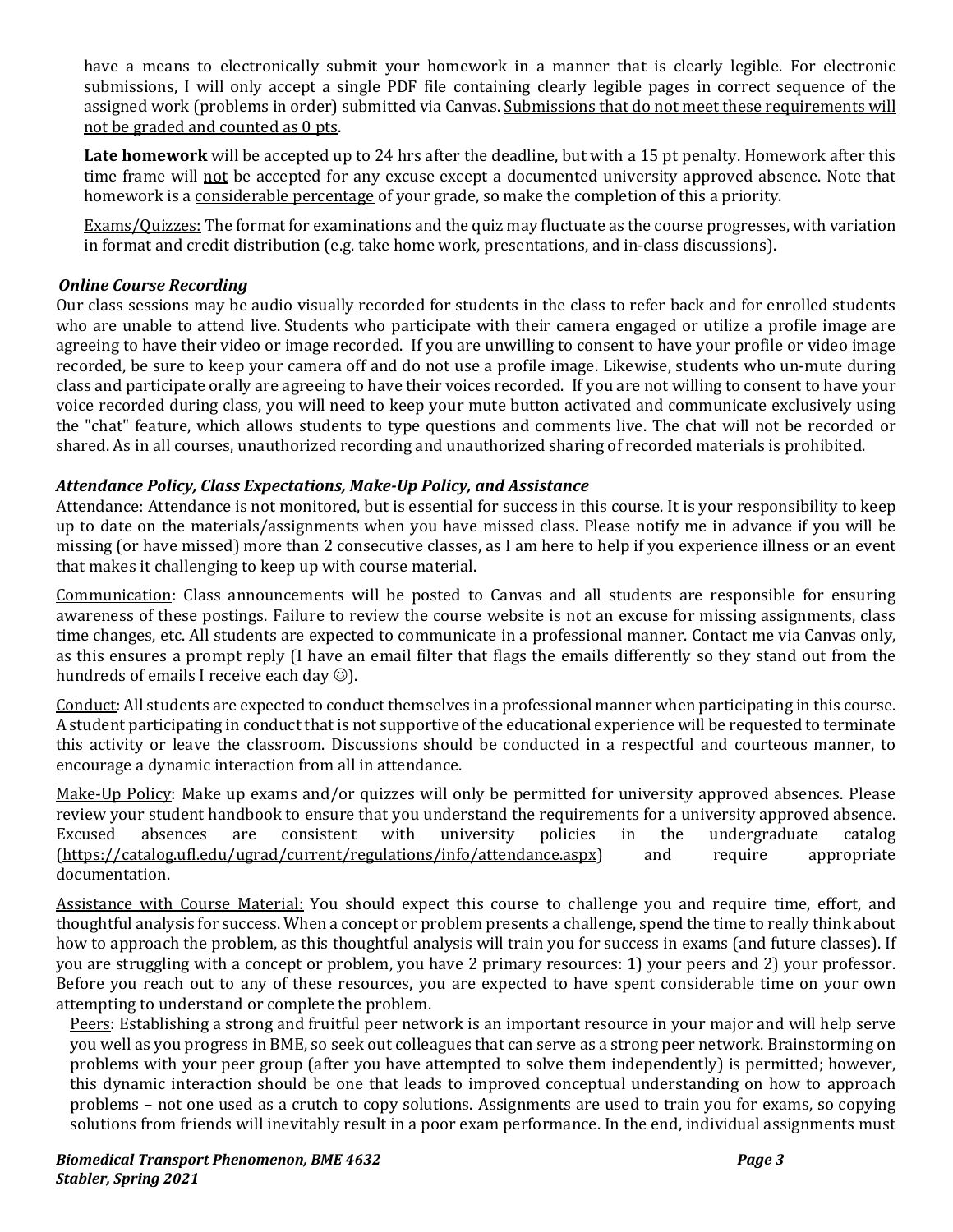### be your own work, not a copied solution. *If copying of work on an individual assignment is evident, the problem will earn 0 credits*.

Professor: I am another resource to assist you in succeeding in this course. You are welcome to see me during my regularly posted office hours. Due to multiple demands, I am typically unavailable outside of these times, but can be reached via email (sent via Canvas). During office hours, I look forward to answering any questions that can help clarify a concept or provide a new prospective on how to approach a problem. When notes are left on assignments and exams to "see me", this means that I would like to take extra time to work out concepts with you. I will leave it up to you, however, to initiate scheduling this meeting.

#### *University Honesty Policy*

UF students are bound by The Honor Pledge which states, "We, the members of the University of Florida community, pledge to hold ourselves and our peers to the highest standards of honor and integrity by abiding by the Honor Code. On all work submitted for credit by students at the University of Florida, the following pledge is either required or implied: "On my honor, I have neither given nor received unauthorized aid in doing this assignment." The Honor Code [\(https://sccr.dso.ufl.edu/policies/student-honor-code-student-conduct-code/\)](https://sccr.dso.ufl.edu/policies/student-honor-code-student-conduct-code/) specifies a number of behaviors that are in violation of this code and the possible sanctions. Furthermore, you are obligated to report any condition that facilitates academic misconduct to appropriate personnel. If you have any questions or concerns, please consult with the instructor or STs in this class.

#### **Plagiarism**

Plagiarism is the most common infraction to the UF Honor Code. If you are confused as to what constitutes plagiarism, see here: [https://guides.uflib.ufl.edu/copyright/plagiarism.](https://guides.uflib.ufl.edu/copyright/plagiarism) Plagiarism on any of your assignments **will automatically be reported to the Dean of Students as a UF Student Honor Code violation.** Also, note that **copying solutions for any assignment, regardless of the source (e.g. other students, pirated website solutions), will be treated as plagiarism.**

| <b>Evaluation of Grades</b> |
|-----------------------------|
|-----------------------------|

|                         | <b>Percentage of Final</b> |
|-------------------------|----------------------------|
|                         | Grade                      |
| Assignments             | 30%                        |
| Quiz(1)                 | 10%                        |
| Exams (3, equal weight) | 60%                        |
| <b>Total</b>            | 100%                       |

To maximize your partial credit in grading:

- 1. Write legibly and do not crowd your work.
- 2. Construct a clear diagram, if appropriate.
- 3. Write the equations you are using in symbols before substituting in numbers.
- 4. Label all numerical quantities/values with units.
- 5. Box your final answer.

Bonus Points: During the course of the semester, bonus points can be earned during class periods via designated inclass assignments or discussions. Points are accrued between exam periods and are added to the final grade of each exam during that period. These points are offered to all students (never individually) and may be offered in-class only or off-line. Opportunities vary throughout the semester and advanced notice will not be provided.

#### *Grading Policy*

| <b>Percent</b> | Grade | <b>Grade Points</b> |
|----------------|-------|---------------------|
| $93.4 - 100$   | А     | 4.00                |
| $90.0 - 93.3$  | А-    | 3.67                |
| $86.7 - 89.9$  | $B+$  | 3.33                |
| $83.4 - 86.6$  | B     | 3.00                |
| $80.0 - 83.3$  | B-    | 2.67                |
| $76.7 - 79.9$  | $C+$  | 2.33                |
| $73.4 - 76.6$  | C     | 2.00                |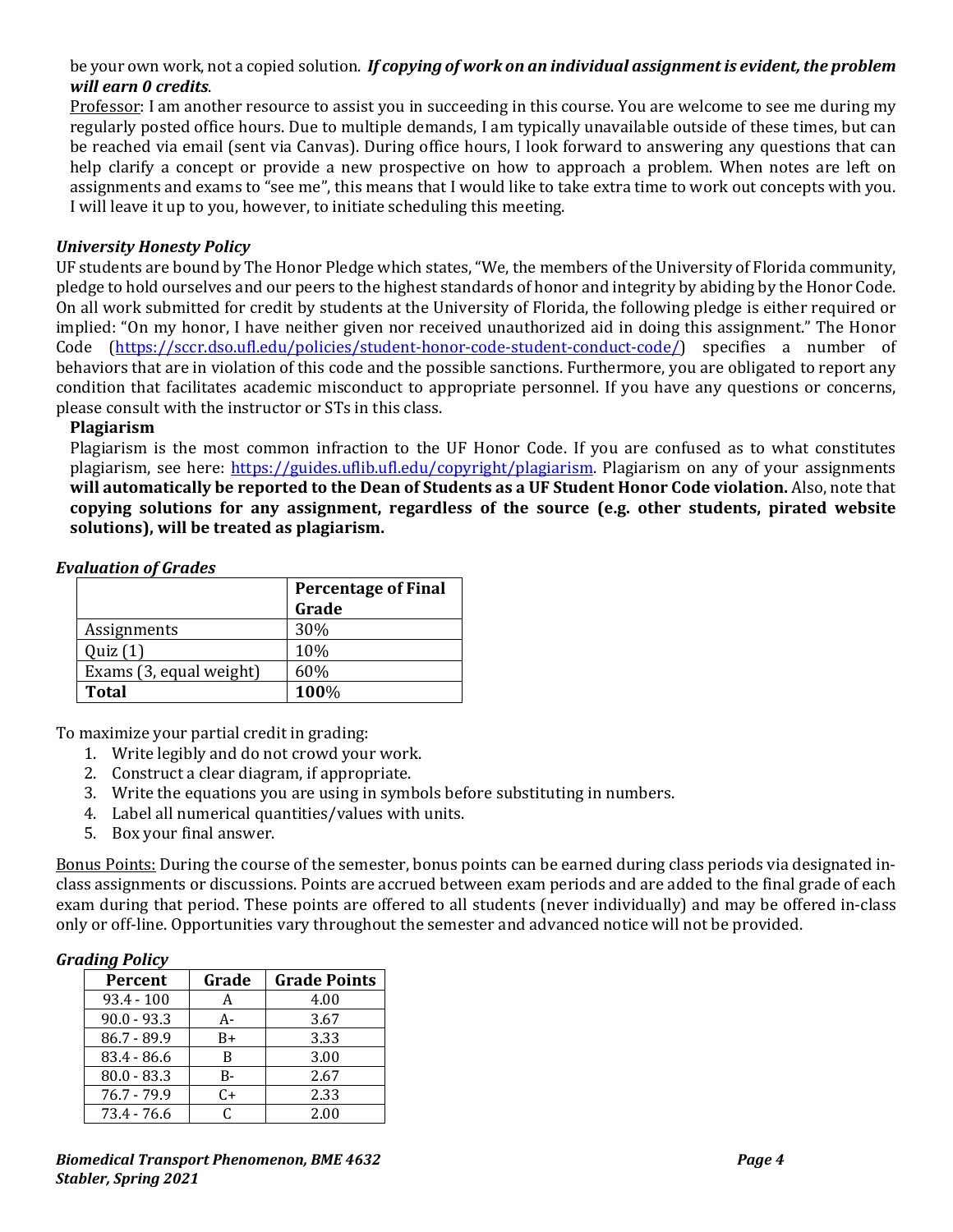| $70.0 - 73.3$ | C- | 1.67 |
|---------------|----|------|
| $66.7 - 69.9$ | D+ | 1.33 |
| $63.4 - 66.6$ |    | 1.00 |
| $60.0 - 63.3$ |    | 0.67 |
| $0 - 59.9$    | E  | 0.00 |
|               |    |      |

Final cumulative numerical grades will be rounded to the nearest tenth of a point. Curving of assignments is exceptionally rare and typically only due to the entire class missing a question. No extra assignments for additional credit are given in this course. There is no curving of final grades.

Note: In order to graduate, students must have an overall GPA and an upper-division GPA of 2.0 or better (C or better). A grade of "C minus" is equivalent to a GPA of 1.67. For more information on grades and grading policies, please visit:<https://catalog.ufl.edu/ugrad/current/advising/info/academic-progress.aspx>

Grade challenges: We do our best to grade evenly and fairly, but mistakes in grading can happen. Requests to modify points on assignments, quiz, or exams must be submitted in writing to Dr. Stabler within 1 week from when the graded assignment was made available. The request should identify the question and provide clear justification/reasoning for the requested change. The instructor will then review the request and modify the grade, as necessary. For grade challenge requests, the instructor reserves the right regrade the *entire* assignment, not just the points in question. The instructor also reserves the right to turn down unreasonable or frivolous grade challenge requests.

### *Students Requiring Accommodations*

Students with disabilities requesting accommodations should first register with the Disability Resource Center (352- 392-8565, https://www.dso.ufl.edu/drc) by providing appropriate documentation. Once registered, students will receive an accommodation letter which must be presented to the instructor when requesting accommodation. Students with disabilities should follow this procedure as early as possible in the semester.

## *Course Evaluation*

Students are expected to provide professional and respectful feedback on the quality of instruction in this course by completing course evaluations online via GatorEvals. Guidance on how to give feedback in a professional and respectful manner is available at [https://gatorevals.aa.ufl.edu/students/.](https://gatorevals.aa.ufl.edu/students/) Students will be notified when the evaluation period opens, and can complete evaluations through the email they receive from GatorEvals, in their Canvas course menu under GatorEvals, or via [https://ufl.bluera.com/ufl/.](https://ufl.bluera.com/ufl/) Summaries of course evaluation results are available to students a[t https://gatorevals.aa.ufl.edu/public-results/.](https://gatorevals.aa.ufl.edu/public-results/)

### *Commitment to a Safe and Inclusive Learning Environment*

The Herbert Wertheim College of Engineering values broad diversity within our community and is committed to individual and group empowerment, inclusion, and the elimination of discrimination. It is expected that every person in this class will treat one another with dignity and respect regardless of gender, sexuality, disability, age, socioeconomic status, ethnicity, race, and culture.

If you feel like your performance in class is being impacted by discrimination or harassment of any kind, please contact your instructor or any of the following:

- Your academic advisor or Undergraduate Program Coordinator
- Robin Bielling, Director of Human Resources, 352-392-0903, [rbielling@eng.ufl.edu](mailto:rbielling@eng.ufl.edu)
- Curtis Taylor, Associate Dean of Student Affairs, 352-392-2177, [taylor@eng.ufl.edu](mailto:taylor@eng.ufl.edu)
- Toshikazu Nishida, Associate Dean of Academic Affairs, 352-392-0943[, nishida@eng.ufl.edu](mailto:nishida@eng.ufl.edu)

#### *Software Use*

All faculty, staff, and students of the University are required and expected to obey the laws and legal agreements governing software use. Failure to do so can lead to monetary damages and/or criminal penalties for the individual violator. Because such violations are also against University policies and rules, disciplinary action will be taken as appropriate. We, the members of the University of Florida community, pledge to uphold ourselves and our peers to the highest standards of honesty and integrity.